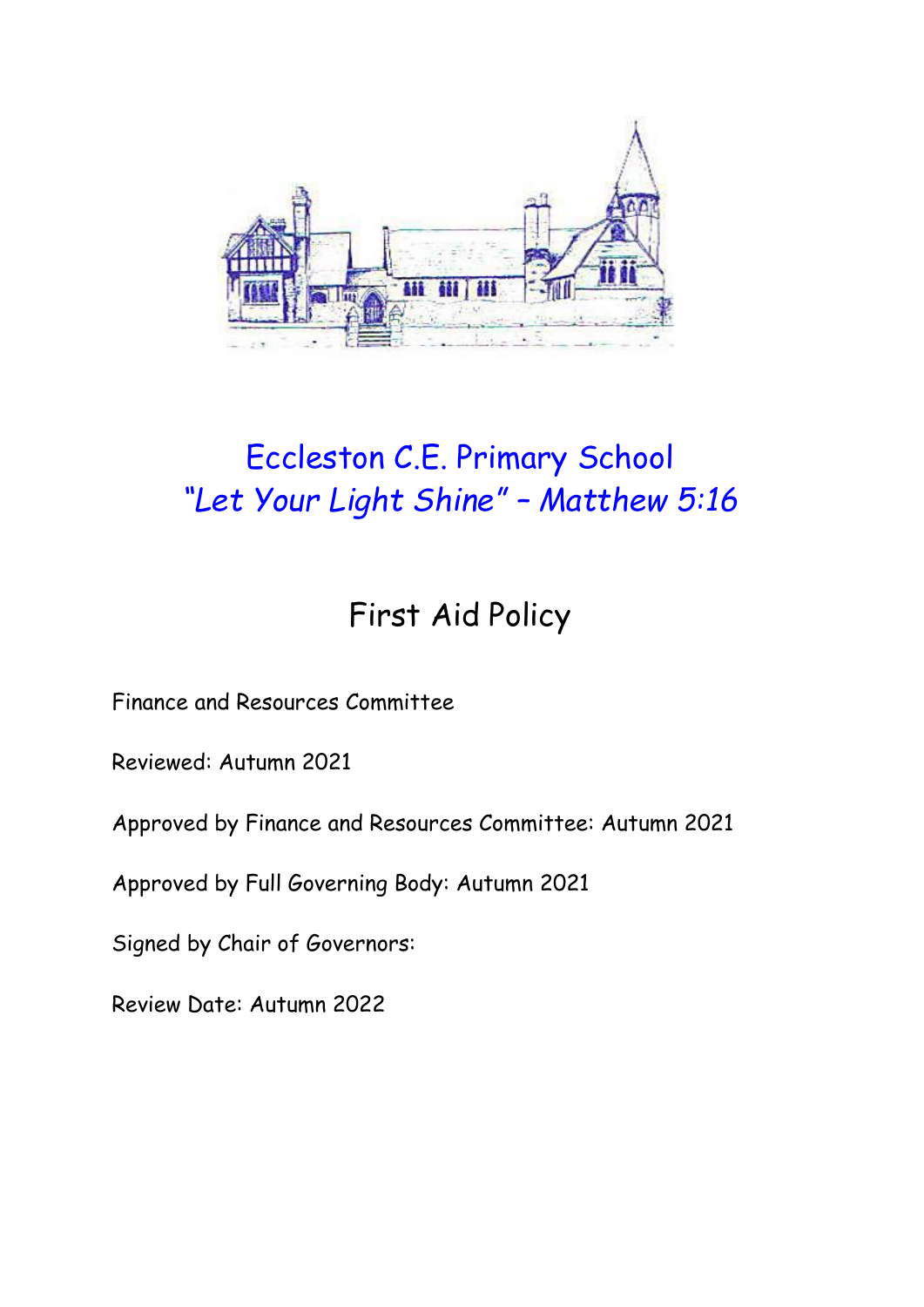### **ECCLESTON C.E. PRIMARY SCHOOL**

#### **Our Vision Statement**

**At Eccleston C of E Primary School we are united in our vision to prepare our children for life in the modern world**.

**We will do this by instilling a lifelong love of learning and embedding Christian values that reflect the example Jesus has set.**

**We strive for excellence in all we do, enabling all members of our school to flourish.**

### **First Aid Policy**

#### **Statement of intent**

Eccleston CE Primary School is committed to providing emergency first aid provision in order to deal with accidents and incidents affecting staff, pupils and visitors. The arrangements within this policy are based on the results of a suitable and sufficient risk assessment carried out by the school in regard to all staff, pupils and visitors.

The school will take every reasonable precaution to ensure the safety and wellbeing of all staff, pupils and visitors. Details of such precautions are noted in the following policies:

- Health and Safety Policy
- Behavioural Policy
- Child Protection and Safeguarding Policy
- Supporting Pupils with Medical Conditions Policy

The school's administrative team has overall responsibility for ensuring that the school has adequate and appropriate first aid equipment, facilities and personnel, and for ensuring that the correct first aid procedures are followed.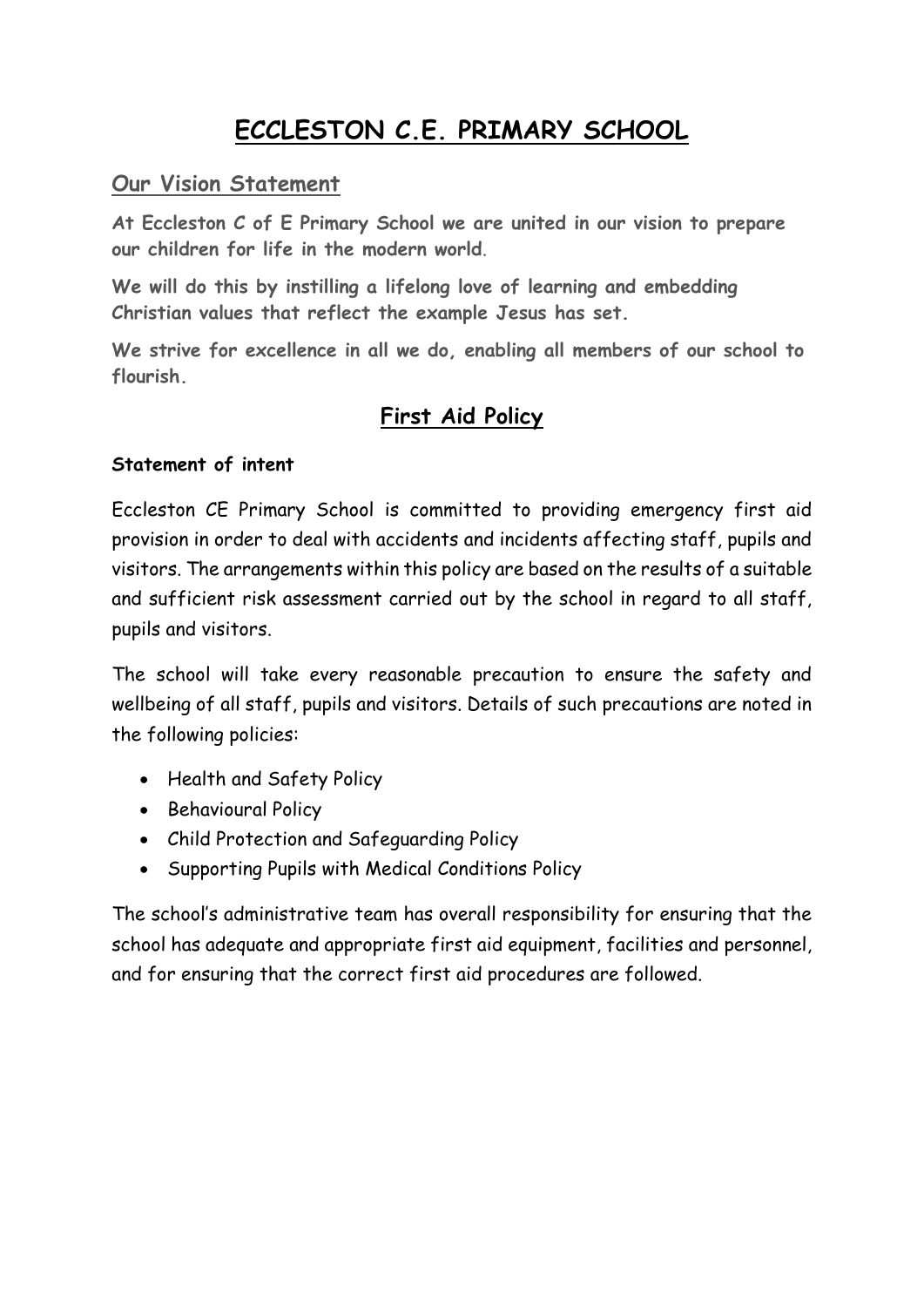#### **1. Legal framework**

- 1.1. This policy has due regard to legislation and statutory guidance, including, but not limited to, the following:
	- Health and Safety at Work etc. Act 1974
	- The Health and Safety (First Aid) Regulations 1981
	- The Management of Health and Safety at Work Regulations 1999
	- DfE (2015) 'Supporting pupils at school with medical conditions'
	- DfE (2000) 'Guidance on First Aid for Schools'
	- DfE (2018) 'Automated external defibrillators (AEDs)'

#### **2. Aims**

- 2.1. All staff will read and be aware of this policy, know who to contact in the event of any illness, accident or injury, and ensure that this policy is followed.
- 2.2. Staff will always use their best endeavours to secure the welfare of pupils.
- 2.3. Anyone on the school premises is expected to take reasonable care for their own and other's safety.
- 2.4. The aims of this policy are to:
	- Ensure that the school has adequate, safe and effective first aid provision for every pupil, member of staff and visitor to be well looked after in the event of any illness, accident or injury, no matter how major or minor.
	- Ensure that staff and pupils are aware of the procedures in the event of any illness, accident or injury.
	- Ensure that medicines are only administered at the school when express permission has been granted for this.
	- Ensure that all medicines are appropriately stored.
	- Promote effective infection control.
- 2.5. Nothing in this policy will affect the ability of any person to contact the emergency services in the event of a medical emergency. For the avoidance of doubt, staff should dial 999 in the event of a medical emergency before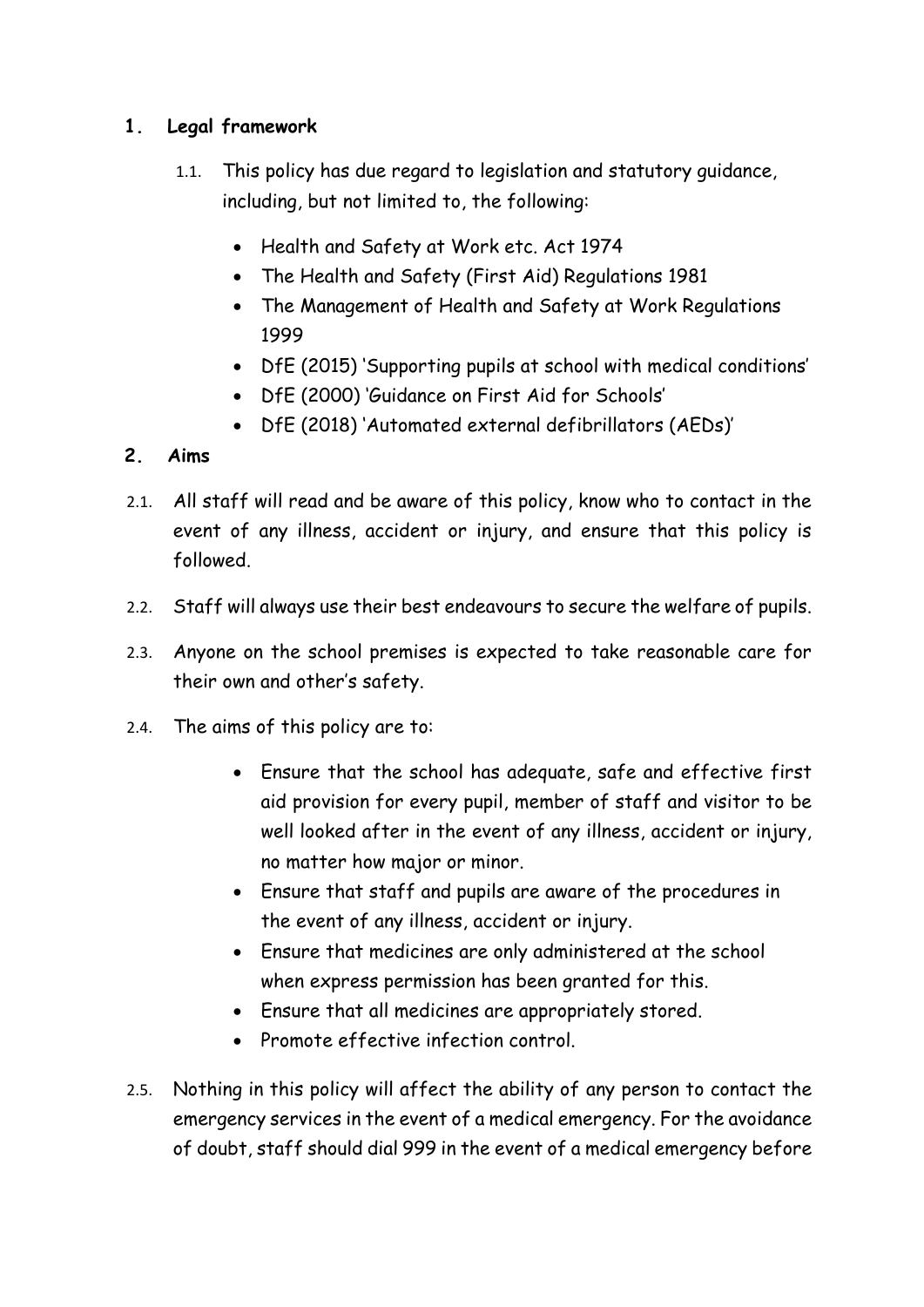implementing the terms of this policy and make clear arrangements for liaison with ambulance services on the school site.

- 2.6. To achieve the aims of this policy, the school will have suitably stocked first aid boxes in line with the assessment of needs. Where there is no special risk identified, a minimum provision of first aid items will be as follows:
	- A leaflet giving general advice on first aid
	- 20 individually wrapped sterile adhesive dressings, of assorted sizes
	- 2 sterile eye pads
	- 4 individually wrapped triangular bandages, preferably sterile
	- 6 safety pins
	- 6 medium-sized (approximately 12cm x 12cm) individually wrapped sterile unmedicated wound dressings
	- 2 large-sized (approximately 18cm x 18cm) individually wrapped sterile unmedicated wound dressings
	- 1 pair of disposable gloves
	- Equivalent or additional items are acceptable
	- All first aid containers will be identified by a white cross on a green background
- 2.7. The lead first aider is responsible for examining the contents of first aid boxes, including any mobile first aid boxes for offsite use – these will be frequently checked and restocked as soon as possible after use. Items will be safely discarded after the expiry date has passed.
- 2.8. First aid boxes are in the following areas:
	- The hall
	- Every classroom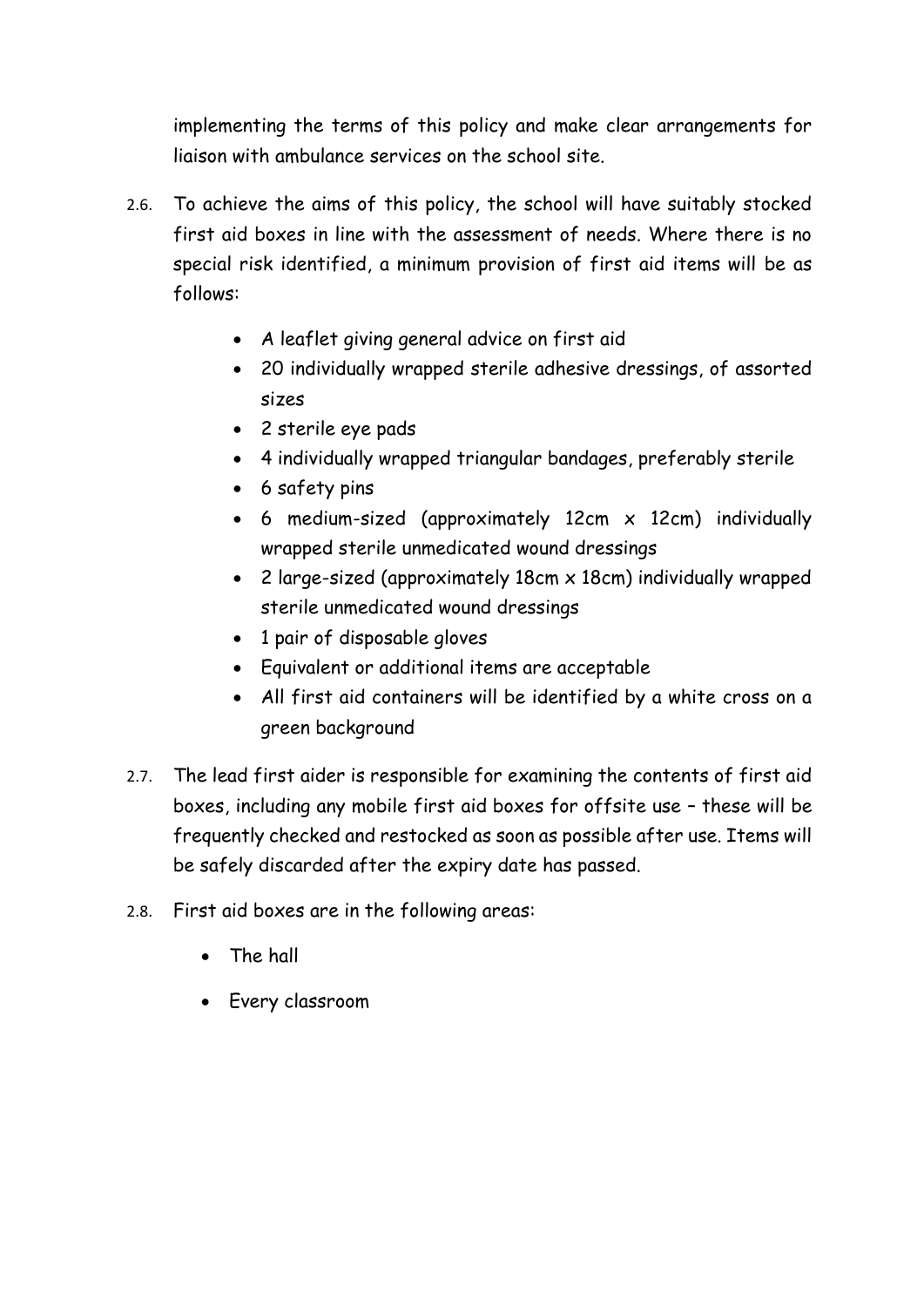#### **3. First aiders**

- 3.1. The main duties of first aiders will be to administer immediate first aid to pupils, staff or visitors, and to ensure that an ambulance or other professional medical help is called, when necessary.
- 3.2. First aiders will ensure that their first aid certificates are kept up-todate.
- 3.3. Each classroom's first aiders will be responsible for ensuring all first aid kits are properly stocked and maintained. The first aid appointed person(s) will be responsible for maintaining supplies.

#### **4. Automated external defibrillators (AEDs)**

- 4.1. The school has procured an AED, which is located in the entrance hall.
- 4.2. Where the use of the AED is required, individuals will follow the step-bystep instructions displayed on the device.

#### **5. Emergency procedures**

- 5.1. If an accident, illness or injury occurs, the member of staff in charge will assess the situation and decide on the appropriate course of action, which may involve calling for an ambulance immediately or calling for a first aider.
- 5.2. If called, a first aider will assess the situation and take charge of first aider administration.
- 5.3. If the first aider does not consider that they can adequately deal with the presenting condition by the administration of first aid, then they will arrange for the injured person to access appropriate medical treatment without delay.
- 5.4. Where an initial assessment by the first aider indicates a moderate to serious injury has been sustained, one or more of the following actions will be taken:
	- Administer emergency help and first aid to all injured persons. The purpose of this is to keep the victim(s) alive and, if possible, comfortable, before professional medical help can be called. In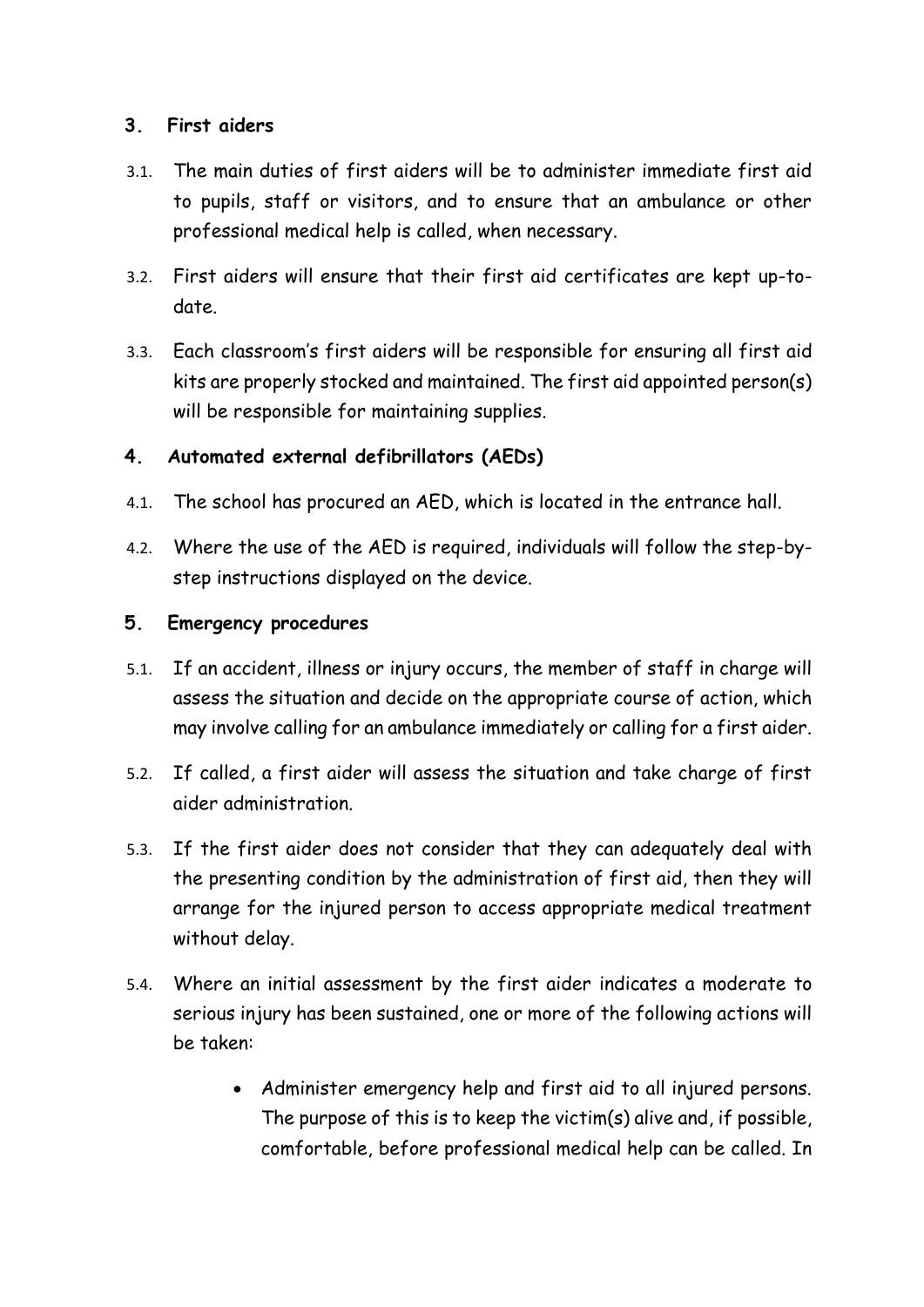some situations, immediate action can prevent the accident from becoming increasingly serious, or from involving more victims.

- Call an ambulance or a doctor, if this is appropriate after receiving a parent's clear instruction, take the victim(s) to a doctor or to a hospital. Moving the victim(s) to medical help is only advisable if the person doing the moving has sufficient knowledge and skill to move the victim(s) without making the injury worse.
- Ensure that no further injury can result from the accident, either by making the scene of the accident safe, or (if they are fit to be moved) by removing injured persons from the scene.
- See to any pupils who may have witnessed the accident or its aftermath and who may be worried, or traumatised, despite not being directly involved. They will need to be escorted from the scene of the accident and comforted. Younger or more vulnerable pupils may need parental support to be called immediately.
- 5.5. Once the above action has been taken, the incident will be reported promptly to:
	- The Head teacher or senior staff
	- The victim(s)'s parents.

#### **6. Reporting to parents**

- 6.1. In the event of incident or injury to a pupil, at least one of the pupil's parents will be informed as soon as practicable.
- 6.2. Parents will be informed in writing of any injury to the head, whether minor or major, and be given guidance on the action to take if symptoms develop.
- 6.3. In the event of a serious injury or an incident requiring emergency medical treatment, a member of staff will telephone the pupil's parents as soon as possible.
- 6.4. A list of emergency contacts will be kept at the school office and the head teacher's office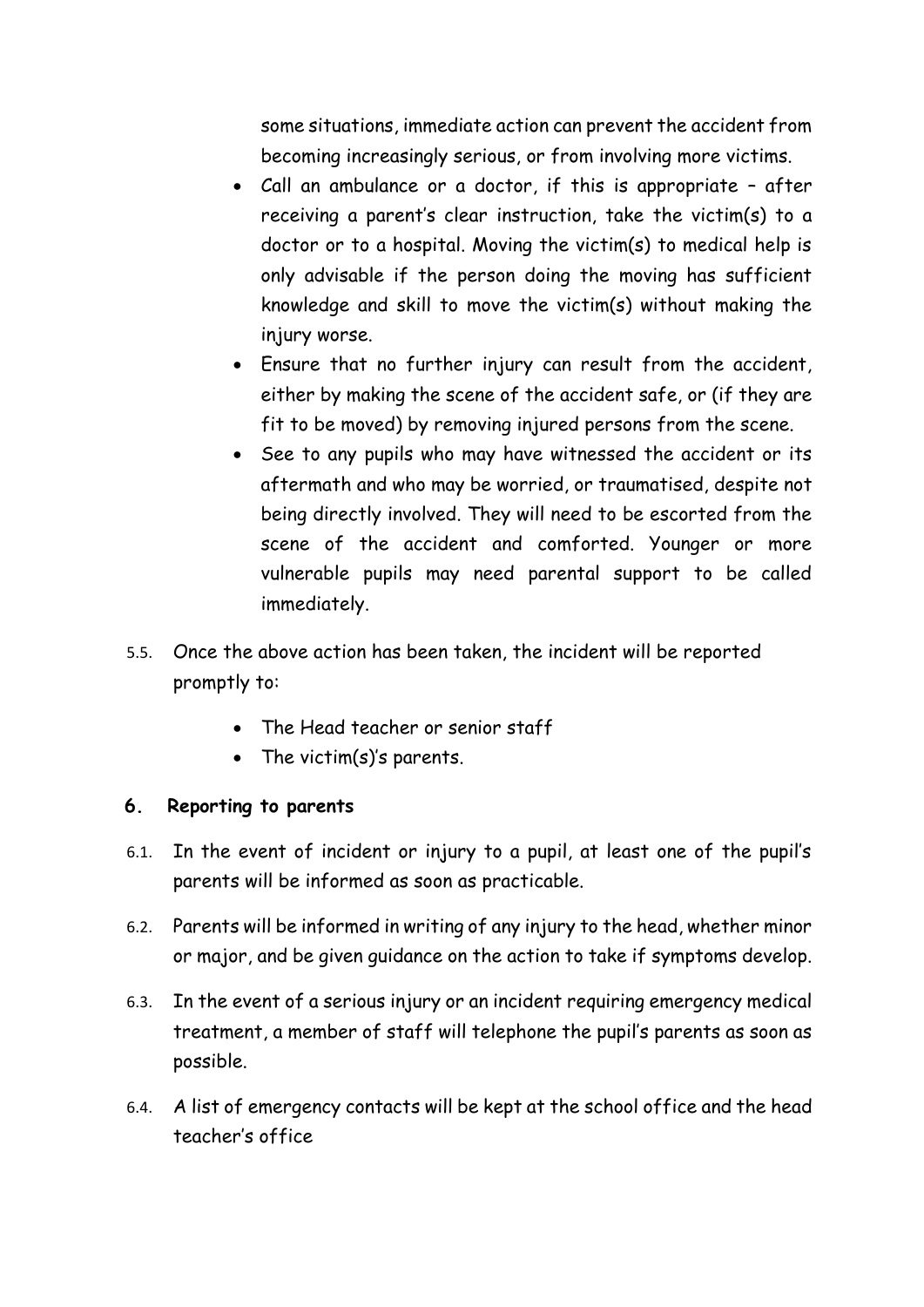#### **7. Offsite visits and events**

7.1. Before undertaking any offsite visits or events, the teacher organising the trip or event will assess the level of first aid provision required by undertaking a suitable and sufficient risk assessment of the visit or event and the persons involved.

#### **8. Storage of medication**

- 8.1. Medicines will always be stored securely and appropriately in accordance with individual product instructions, save where individual pupils have been given responsibility for keeping such equipment with them.
- 8.2. All medicines will be stored in the original contained in which they were dispensed, together with the prescriber's instructions for administration, and properly labelled, showing the name of the patient, the date of prescription and the date of expiry of the medicine.
- 8.3. All medicines will be returned to the parent for safe disposal when they are no longer required or have expired.
- 8.4. An emergency supply of medication will be available for pupils with medical conditions that require regular medication or potentially lifesaving equipment, e.g. an EpiPen.
- 8.5. Parents will advise the school when a child has a chronic medical condition or severe allergy so that an IHP can be implemented and staff can be trained to deal with any emergency in an appropriate way. Examples of this include epilepsy, diabetes and anaphylaxis. A disclaimer will be signed by the parents in this regard.

#### **9. Illnesses**

- 9.1. When a pupil becomes ill during the school day, the parents will be contacted and asked to pick their child up as soon as possible.
- 9.2. A quiet area will be set aside for withdrawal and for pupils to rest while they wait for their parents to pick them up. Pupils will be monitored during this time.